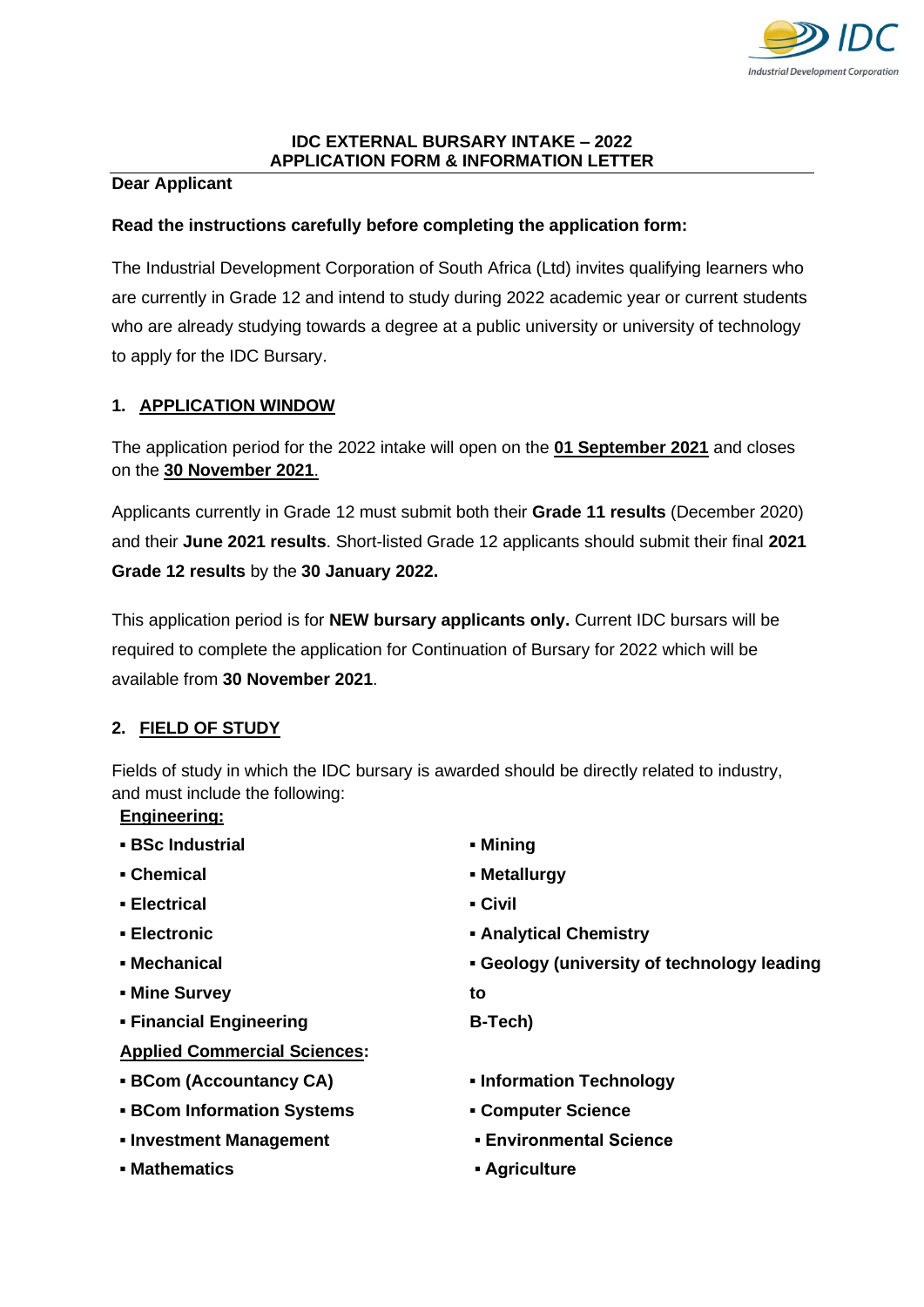

- **▪ Statistics**
- **▪ Quantitative Finance**
- **▪ Physics**
- **▪ Econometrics**
- **Bachelor of Law:**
- **BCom Law (Commercial Law)**
- **Actuarial Science**
- **▪ Quantitative Risk Management**
- **▪ Economics**
- **▪ Financial Engineering**
- **Postgraduate Diploma in Law**

**Bachelor of Law (LLB)** 

**NB: No bursary will be awarded for fields of study not listed above.**

# **3. SELECTION CRITERIA**

The following criteria will be used in the selection of successful applicants to the IDC Bursary Scheme:

- South African citizens only
- Applicants who are younger than 25yrs
- Financially needy applicants determined by household income
- Applicants living with a disability
- Applicants living in rural communities
- Applicants admitted to study at their local tertiary institutions during 2022 academic year
- Academic performance Matric B aggregate symbol in Mathematics and Science.

# **NB: No bursary will be awarded for private tertiary institutions and private colleges.**

# **4. VALUE OF BURSARY**

The value of the bursary for full-time undergraduate studies comprises of the following:

- **■** Tuition fees
- Laptop
- Allowance
- Prescribed Textbooks
- Accommodation
- **EXED IDC** bursary is renewable annually, subject to official proof of progress from the institution.

# **5. APPLICATION FORM**

- Application for the 2022 IDC bursary intake must be completed online: To apply please [click here](https://eur01.safelinks.protection.outlook.com/?url=https%3A%2F%2Fprotected.idc.co.za%2FBursaryPortal&data=04%7C01%7CKgomotsoM%40idc.co.za%7C2d3dbeb103fe4581a3b508d968cc071f%7Cb4e5483de0904a58b1cffbaa0ec4beb5%7C1%7C0%7C637656047951979073%7CUnknown%7CTWFpbGZsb3d8eyJWIjoiMC4wLjAwMDAiLCJQIjoiV2luMzIiLCJBTiI6Ik1haWwiLCJXVCI6Mn0%3D%7C1000&sdata=dUfHSNwfa6AIedRQ9YW4cdJgf7X9kY%2B%2F%2BSxirGlv%2FuI%3D&reserved=0) or visit the IDC website.
- Application form must be submitted together with all the required supporting documents.
- Successful applicants will be contacted via email and notified of the outcome by the 13<sup>th</sup> December 2021.

**NB: No late application will be considered.**